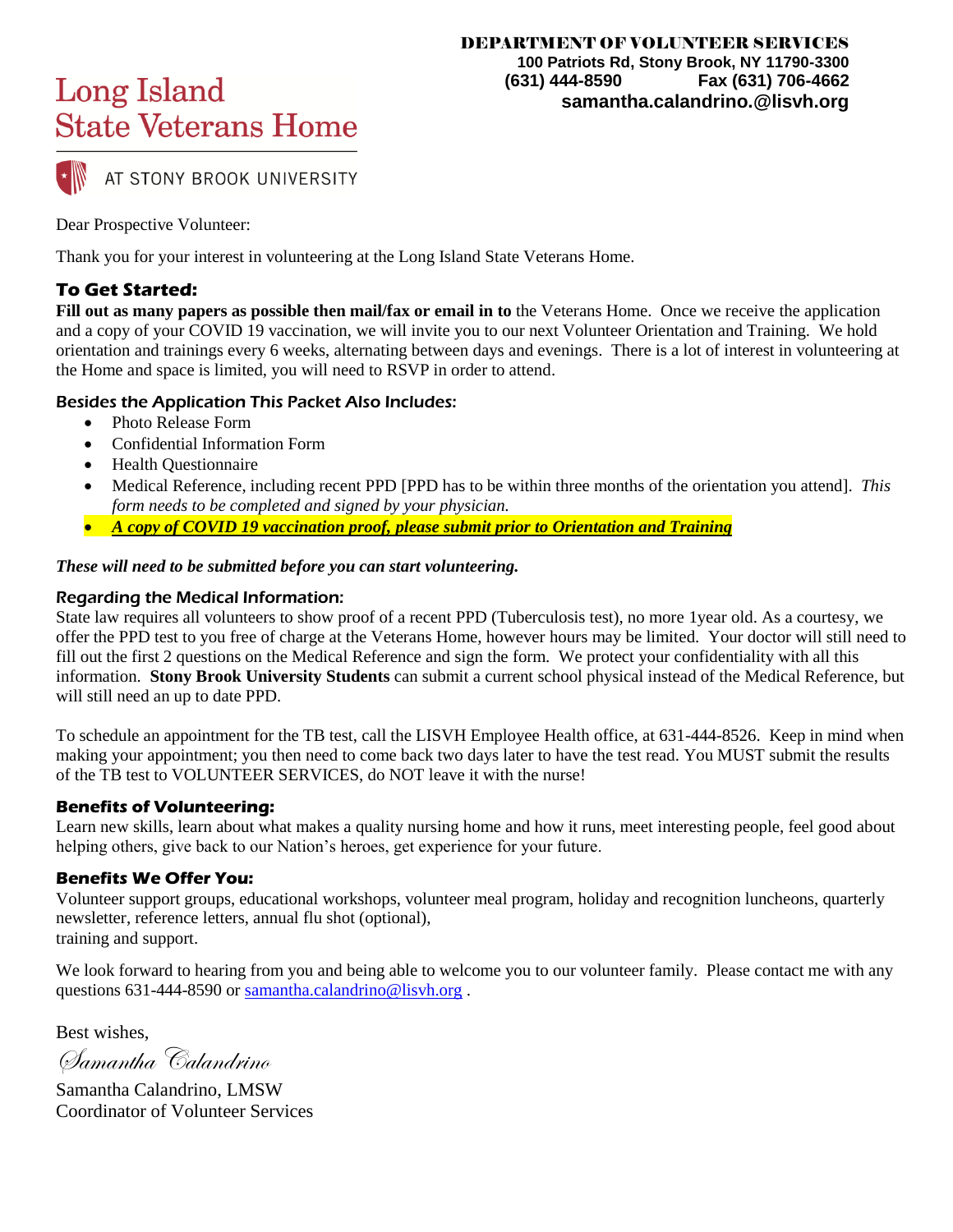

# **Volunteer Application (18 years +)**

|                                                                    |  |                                                                                          | ___________________________Gender ___________ Marital Status _________                              |
|--------------------------------------------------------------------|--|------------------------------------------------------------------------------------------|-----------------------------------------------------------------------------------------------------|
|                                                                    |  |                                                                                          |                                                                                                     |
|                                                                    |  |                                                                                          |                                                                                                     |
|                                                                    |  | City                                                                                     | State Zip                                                                                           |
|                                                                    |  |                                                                                          | For SUNY SB Students: Local/Campus Address and Phone School Year                                    |
|                                                                    |  |                                                                                          |                                                                                                     |
|                                                                    |  |                                                                                          | Can you be called at work? ___________ Regular Work Schedule_____________________                   |
|                                                                    |  |                                                                                          |                                                                                                     |
|                                                                    |  |                                                                                          | Previous Volunteer Experience (including dates, location and duties): _____________________________ |
| Do you have a set area that you are interested in volunteering in? |  |                                                                                          | Community Organizations to which you belong: ___________________________________                    |
|                                                                    |  | Do you have any limitations that might affect your volunteering? If yes, please explain: |                                                                                                     |
| In Case of Emergency Contact:                                      |  |                                                                                          |                                                                                                     |
| Name                                                               |  | Phone                                                                                    | Relationship                                                                                        |
| PHYSICIAN'S NAME                                                   |  |                                                                                          |                                                                                                     |

*Address \_\_\_\_\_\_\_\_\_\_\_\_\_\_\_\_\_\_\_\_\_\_\_\_\_\_\_\_\_\_\_\_\_\_\_\_\_\_\_\_\_\_\_\_\_\_\_\_\_ Phone \_\_\_\_\_\_\_\_\_\_\_\_\_\_\_\_\_\_\_*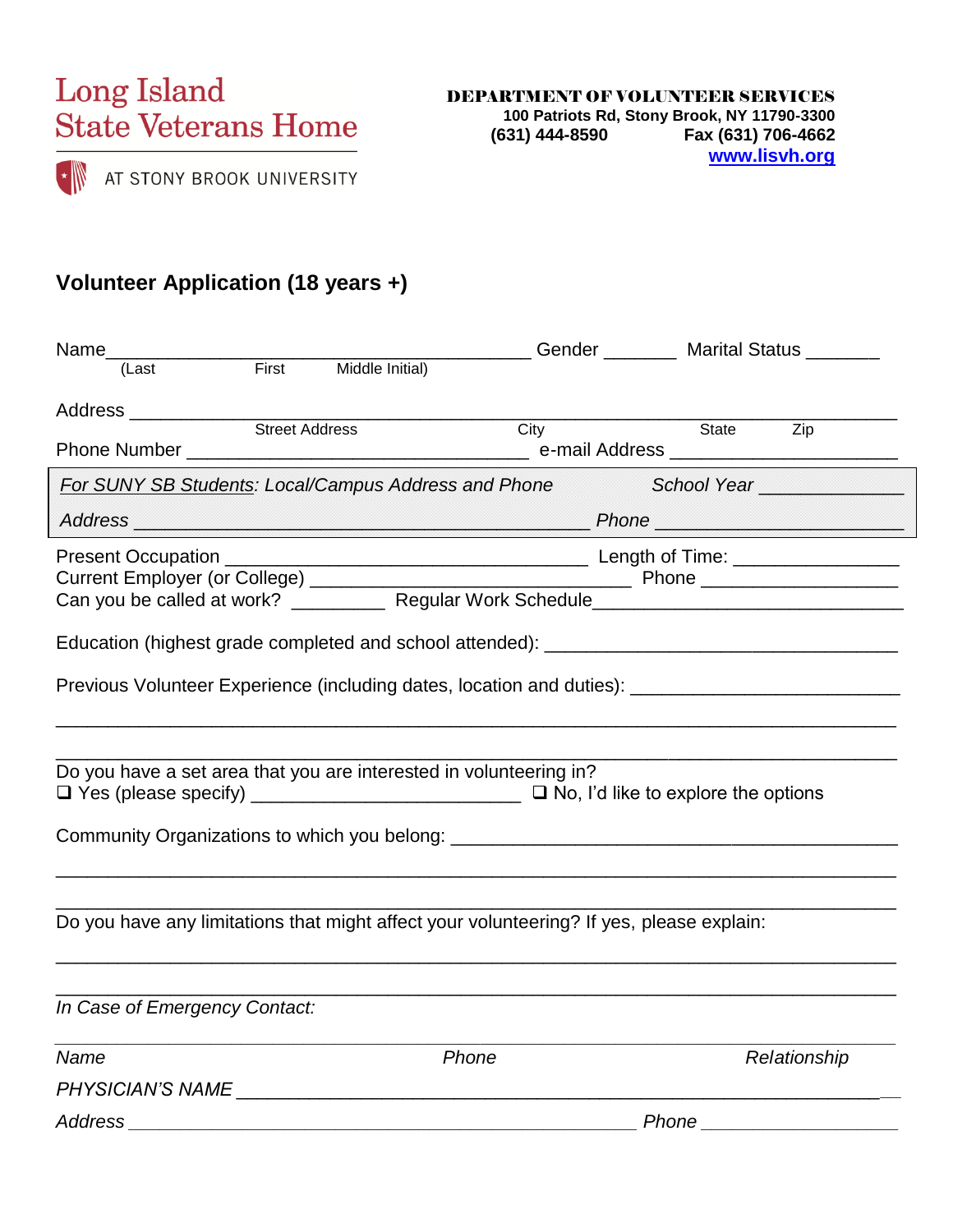| Have you ever been arrested? Please circle: YES NO If yes, please explain: |  |  |
|----------------------------------------------------------------------------|--|--|
|----------------------------------------------------------------------------|--|--|

List the names of employees or volunteers or residents/registrants at the Long Island State Veterans Home or University Hospital whom you know:

\_\_\_\_\_\_\_\_\_\_\_\_\_\_\_\_\_\_\_\_\_\_\_\_\_\_\_\_\_\_\_\_\_\_\_\_\_\_\_\_\_\_\_\_\_\_\_\_\_\_\_\_\_\_\_\_\_\_\_\_\_\_\_\_\_\_\_\_\_\_\_\_\_\_\_\_\_\_\_\_\_ \_\_\_\_\_\_\_\_\_\_\_\_\_\_\_\_\_\_\_\_\_\_\_\_\_\_\_\_\_\_\_\_\_\_\_\_\_\_\_\_\_\_\_\_\_\_\_\_\_\_\_\_\_\_\_\_\_\_\_\_\_\_\_\_\_\_\_\_\_\_\_\_\_\_\_\_\_\_\_\_\_

\*\*Please note we are unable to accept prospective applications of current residents/registrants\*\*

| Name | Department/ facility | Relationship |
|------|----------------------|--------------|
|      |                      |              |
|      |                      |              |
|      |                      |              |

#### **REFERENCES: Please Provide Two References Who We May Contact** *(Not family members):*

| Name: Name: Name: Name: Name: Name: Name: Name: Name: Name: Name: Name: Name: Name: Name: Name: Name: Name: Name: Name: Name: Name: Name: Name: Name: Name: Name: Name: Name: Name: Name: Name: Name: Name: Name: Name: Name: |          |                                                            |
|-------------------------------------------------------------------------------------------------------------------------------------------------------------------------------------------------------------------------------|----------|------------------------------------------------------------|
|                                                                                                                                                                                                                               |          |                                                            |
|                                                                                                                                                                                                                               |          |                                                            |
|                                                                                                                                                                                                                               |          |                                                            |
|                                                                                                                                                                                                                               |          |                                                            |
|                                                                                                                                                                                                                               |          |                                                            |
|                                                                                                                                                                                                                               |          |                                                            |
|                                                                                                                                                                                                                               |          |                                                            |
| DAYS AND TIMES YOU MAY BE AVAILABLE TO VOLUNTEER                                                                                                                                                                              |          |                                                            |
| Monday                                                                                                                                                                                                                        | Thursday | Sunday                                                     |
| Tuesday                                                                                                                                                                                                                       | Friday   | Number of hours you are<br>interested in volunteering each |
| Wednesday                                                                                                                                                                                                                     | Saturday | week                                                       |

The information I provided on this application is accurate and complete to the best of my knowledge. By submitting an application, I understand that I am not obligated to volunteer at the Long Island State Veterans Home, nor is the Long Island State Veterans Home obligated to accept me as a volunteer. I understand I will need an interview and medical clearance before I can be considered for acceptance as a volunteer.

I understand that in the performance of my duties as a volunteer at the Long Island State Veterans Home, I may be required to have access to personal health information of the residents. Or I may be involved in the processing or inputting of resident care data. I understand that I am obliged to maintain the confidentiality of this information at all times, both at work and off duty. I agree that I will not share this information with anyone, including other volunteers and staff, unless required as a part of my volunteer duties. I understand that a violation of this confidentiality may result in disciplinary action.

\_\_\_\_\_\_\_\_\_\_\_\_\_\_\_\_\_\_\_\_\_\_\_\_\_\_\_\_\_\_\_\_\_\_\_\_\_\_\_\_\_\_\_\_\_\_ \_\_\_\_\_\_\_\_\_\_\_\_\_\_\_\_\_\_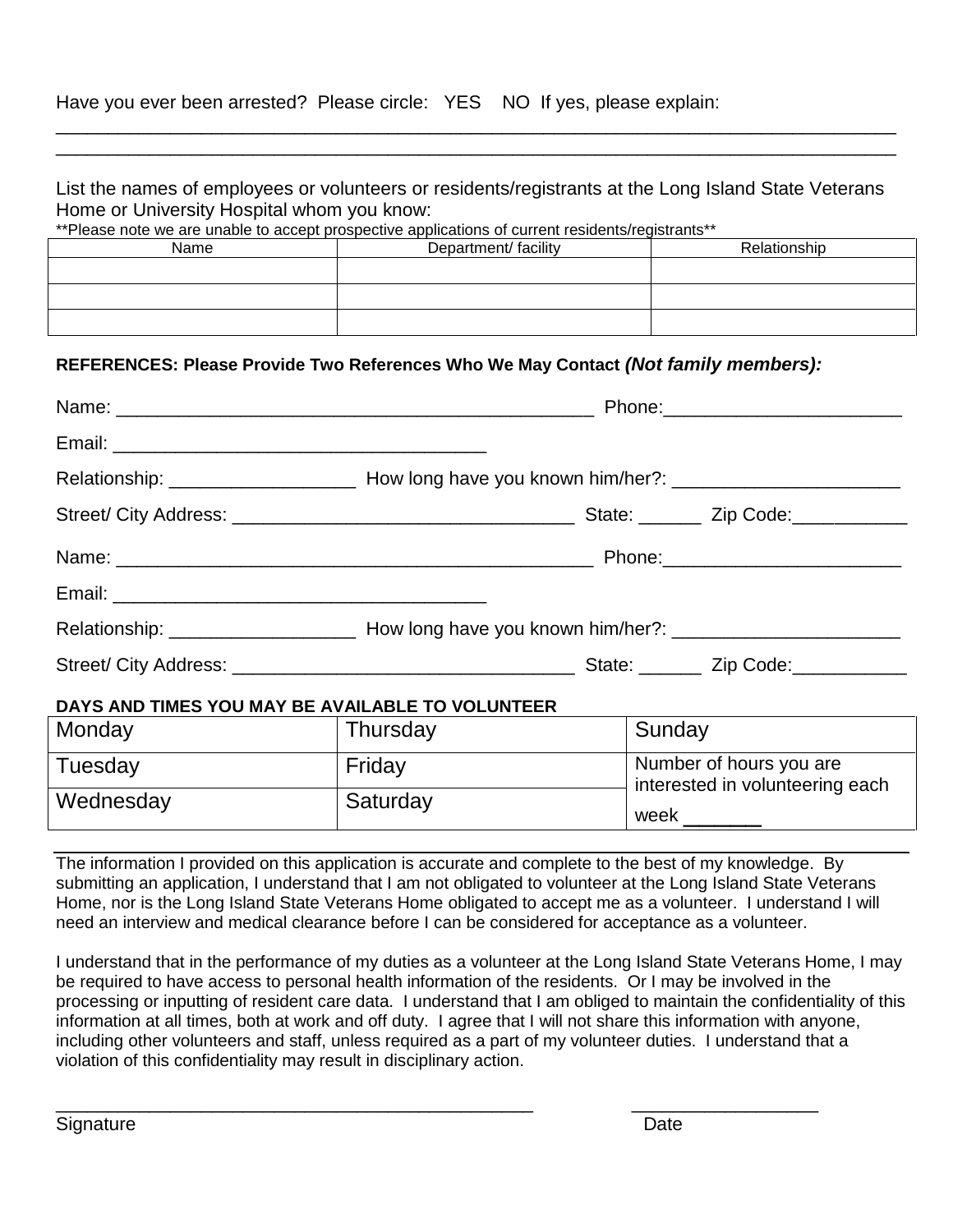

AT STONY BROOK UNIVERSITY

DEPARTMENT OF VOLUNTEER SERVICES **100 Patriots Rd, Stony Brook, NY 11790-3300 (631) 444-8590 Fax (631) 706-4662 [www.lisvh.org](http://www.listateveteranshome.org/)**

# Confidential Information

Dear Volunteer Applicant:

Your privacy is important to us. Under no circumstances will the Long Island State Veterans Home share your contact information with any other organization. All medical information obtained from you will be kept locked in confidential files in our Medical offices (not with your volunteer file).

As you notice on this form, we do ask for your Social Security number and date of birth. This is needed to issue you an official Long Island State Veterans Home/Stony Brook University, Volunteer ID Badge. We realize in this day and age people are reluctant to constantly share their SS# and we understand that. In an effort to protect your privacy while meeting our administrative needs, we have removed the Social Security number from the Volunteer Application. We are asking you to fill it out on this separate sheet of paper. This way the number will not be kept in your volunteer file. Instead it will be shredded once we have issued you your official ID badge. The number will not be used as a volunteer ID number and it is not used in the volunteer data system.

We hope this system addresses everyone's concerns regarding their privacy and safety.

Volunteer's Name: \_\_\_\_\_\_\_\_\_\_\_\_\_\_\_\_\_\_\_\_\_\_\_\_\_\_\_\_\_\_\_\_\_\_\_\_\_\_\_\_\_\_\_\_\_\_\_\_\_\_\_\_\_\_\_\_

Social Security Number: \_\_\_\_\_\_\_\_\_\_\_\_\_\_\_\_\_\_\_\_\_\_\_\_\_\_\_\_\_\_\_\_\_\_\_\_\_\_\_\_\_\_\_\_\_\_\_\_\_\_\_

Date of Birth  $\_\_\_\_\_\_\_\_\_\_\_\_\_\_\_\$ 

This page will be treated as confidential information and will be properly disposed of (shredded) and not maintained with your volunteer file.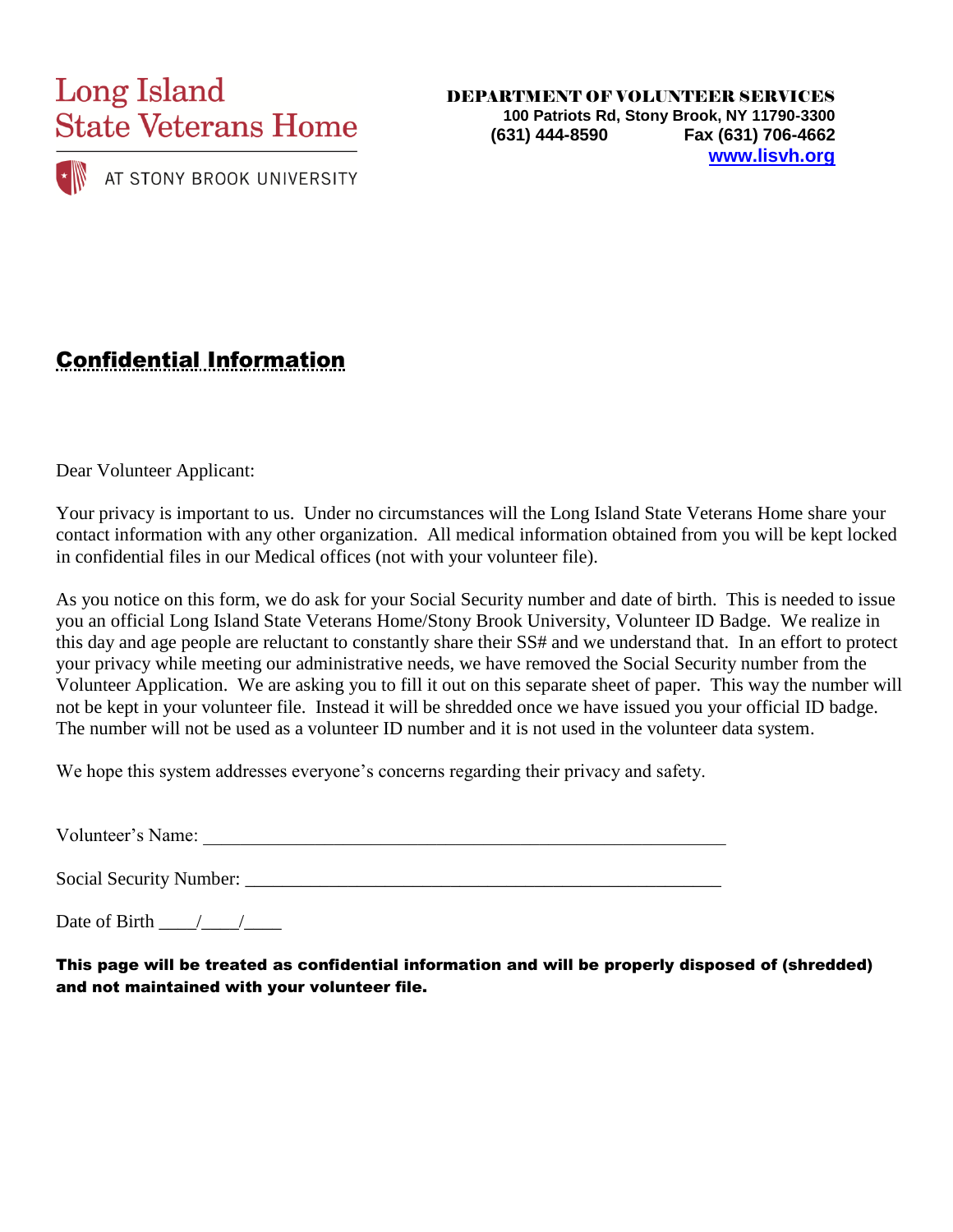## VOLUNTEER HEALTH QUESTIONNAIRE Date: \_\_\_\_\_/\_\_\_\_\_/\_\_\_\_\_ *New Volunteer*

## *Volunteer: fill out this form yourself and send it in to Volunteer Services.*

| First<br>(Last                                                                                                                                                                                                                                                                                                                                                                                                                                                                                                                                            | Middle Initial)                                                                                              |                                                 |                                                                                                                         |     |
|-----------------------------------------------------------------------------------------------------------------------------------------------------------------------------------------------------------------------------------------------------------------------------------------------------------------------------------------------------------------------------------------------------------------------------------------------------------------------------------------------------------------------------------------------------------|--------------------------------------------------------------------------------------------------------------|-------------------------------------------------|-------------------------------------------------------------------------------------------------------------------------|-----|
| Address _____________                                                                                                                                                                                                                                                                                                                                                                                                                                                                                                                                     |                                                                                                              |                                                 |                                                                                                                         |     |
| <b>Street Address</b>                                                                                                                                                                                                                                                                                                                                                                                                                                                                                                                                     |                                                                                                              | City                                            | State                                                                                                                   | Zip |
|                                                                                                                                                                                                                                                                                                                                                                                                                                                                                                                                                           |                                                                                                              |                                                 |                                                                                                                         |     |
| In Case Of Emergency, contact:                                                                                                                                                                                                                                                                                                                                                                                                                                                                                                                            |                                                                                                              |                                                 |                                                                                                                         |     |
| Name                                                                                                                                                                                                                                                                                                                                                                                                                                                                                                                                                      | Phone                                                                                                        |                                                 | Relationship                                                                                                            |     |
|                                                                                                                                                                                                                                                                                                                                                                                                                                                                                                                                                           |                                                                                                              |                                                 | Phone ________________________                                                                                          |     |
| <b>MEDICAL HISTORY</b>                                                                                                                                                                                                                                                                                                                                                                                                                                                                                                                                    |                                                                                                              |                                                 |                                                                                                                         |     |
| Do you smoke? _________________ How Much? _________________ For How Long? _____________                                                                                                                                                                                                                                                                                                                                                                                                                                                                   |                                                                                                              |                                                 |                                                                                                                         |     |
|                                                                                                                                                                                                                                                                                                                                                                                                                                                                                                                                                           |                                                                                                              |                                                 |                                                                                                                         |     |
| <b>HAVE YOU EVER BEEN TREATED FOR ANY OF THESE DISEASES? PLEASE CHECK:</b>                                                                                                                                                                                                                                                                                                                                                                                                                                                                                |                                                                                                              |                                                 |                                                                                                                         |     |
| <b>High Blood Pressure</b><br><b>Tuberculosis</b><br><b>Thyroid Disease</b><br><b>Neurological Problems</b><br>Eye or Visual Problems<br><b>Psychiatric or Emotional Problems</b><br><b>Sexually Transmitted Diseases</b><br><b>Ulcers or Gastrointestinal Problems</b><br>Back Problems or Any Muscle or Bone Disorder<br>Other: will be a contracted a contract of the contracted and contract of the contracted and contract of the contracted and contract of the contracted and contracted and contracted and contracted and contracted and contract | <b>Heart Problems</b><br>Pneumonia<br>Anemia<br>Seizure Disorder<br><b>Kidney Problems</b><br>Major Injuries | Hearing or Ear Problems<br>Chickenpox/ Shingles | <b>Hepatitis</b><br><b>Skin Diseases</b><br><b>Diabetes</b><br>Emphysema<br>Cancer<br><b>Arthritis</b><br><b>Stroke</b> |     |
| Please Explain:                                                                                                                                                                                                                                                                                                                                                                                                                                                                                                                                           |                                                                                                              |                                                 |                                                                                                                         |     |
|                                                                                                                                                                                                                                                                                                                                                                                                                                                                                                                                                           |                                                                                                              |                                                 |                                                                                                                         |     |
| Are you under medical treatment of any kind? ____________ If yes, please explain: _________________                                                                                                                                                                                                                                                                                                                                                                                                                                                       |                                                                                                              |                                                 |                                                                                                                         |     |
| Medications (Current/ Recent):                                                                                                                                                                                                                                                                                                                                                                                                                                                                                                                            |                                                                                                              |                                                 |                                                                                                                         |     |
|                                                                                                                                                                                                                                                                                                                                                                                                                                                                                                                                                           |                                                                                                              |                                                 |                                                                                                                         |     |
| Have you ever had any operations? _______________ If so, please list: ______________________________                                                                                                                                                                                                                                                                                                                                                                                                                                                      |                                                                                                              |                                                 |                                                                                                                         |     |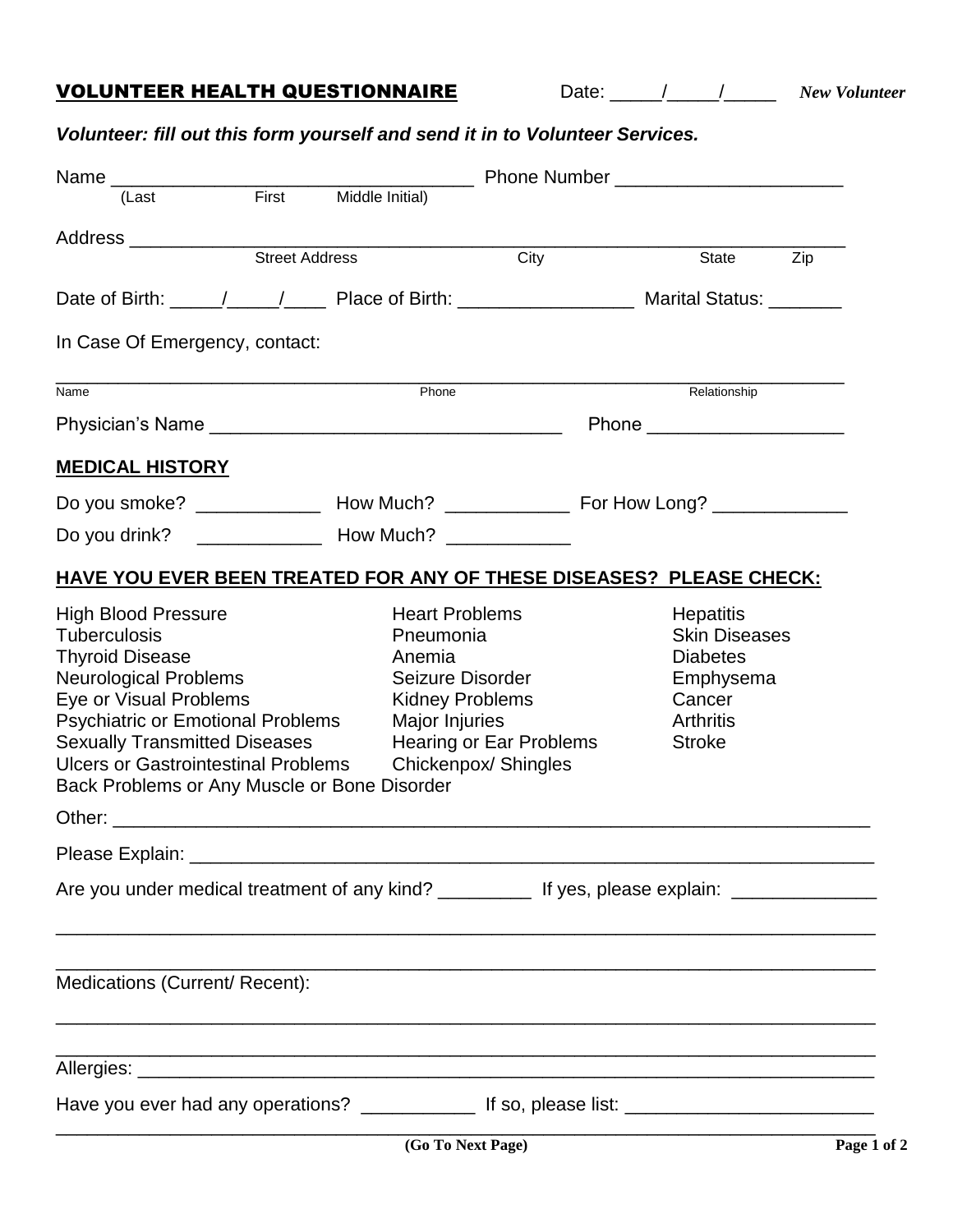Family History: Please list any medical problems your immediate family members have, including cause of death, if deceased:

\_\_\_\_\_\_\_\_\_\_\_\_\_\_\_\_\_\_\_\_\_\_\_\_\_\_\_\_\_\_\_\_\_\_\_\_\_\_\_\_\_\_\_\_\_\_\_\_\_\_\_\_\_\_\_\_\_\_\_\_\_\_\_\_\_\_\_\_\_\_\_\_\_\_\_\_

|    |                                                         | <b>TUBERCULOSIS SCREEN</b> |                                                                                        |            |  |                 |
|----|---------------------------------------------------------|----------------------------|----------------------------------------------------------------------------------------|------------|--|-----------------|
| 1. |                                                         |                            | Do you or have you had any of the following problems:                                  |            |  |                 |
|    |                                                         | <b>Diabetes Mellitus</b>   |                                                                                        | <b>Yes</b> |  | No $\Box$       |
|    |                                                         |                            | Blood/lymph Disease such as Leukemia or Hodgkins                                       | Yes        |  | No <sub>l</sub> |
|    | 2. Do you take corticosteroids (prednisone, cortisone)? |                            |                                                                                        |            |  |                 |
|    | <b>Yes</b>                                              |                            | $No$ $\square$                                                                         |            |  |                 |
|    |                                                         |                            | If yes, please explain: __________                                                     |            |  |                 |
|    |                                                         |                            | 3. Are you taking any immunosuppressive drugs (azathioprine, cyclosporine, muromonab)? |            |  |                 |
|    | Yes                                                     |                            | No L                                                                                   |            |  |                 |

If yes, please explain: \_\_\_\_\_\_\_\_\_\_\_\_\_\_\_\_\_\_\_\_\_\_\_\_\_\_\_\_\_\_\_\_\_\_\_\_\_\_\_\_\_\_\_\_\_\_\_\_\_\_\_\_\_\_\_

4. Do you have any of the following symptoms:

|                                  | <b>No</b> | Yes | If YES, Please Explain |
|----------------------------------|-----------|-----|------------------------|
| <b>FEVER</b>                     |           |     |                        |
| <b>TIREDNESS</b>                 |           |     |                        |
| <b>WEAKNESS</b>                  |           |     |                        |
| <b>NIGHT SWEATS</b>              |           |     |                        |
| <b>LOSS OF APPETITE</b>          |           |     |                        |
| UNEXPLAINED WEIGHT LOSS          |           |     |                        |
| SWELLING IN NECK, ARMPITS, GROIN |           |     |                        |
| <b>COUGH WITH SPUTUM</b>         |           |     |                        |
| <b>BLOOD TINGED SPUTUM</b>       |           |     |                        |

To the best of my knowledge, I have completed this information accurately and completely.

Volunteer's Signature

### **Send To:**

**Volunteer Services Long Island State Veterans Home 100 Patriots Road Stony Brook, NY 11790-3300**

\_\_\_\_\_\_\_\_\_\_\_\_\_\_\_\_\_\_\_\_\_\_\_\_\_\_\_\_\_\_\_\_\_\_\_ (If under 18) Parent or Guardian's Signature

\_\_\_\_\_\_\_\_\_\_\_\_\_\_\_\_\_\_\_\_\_\_\_\_\_\_\_\_\_\_\_\_\_\_\_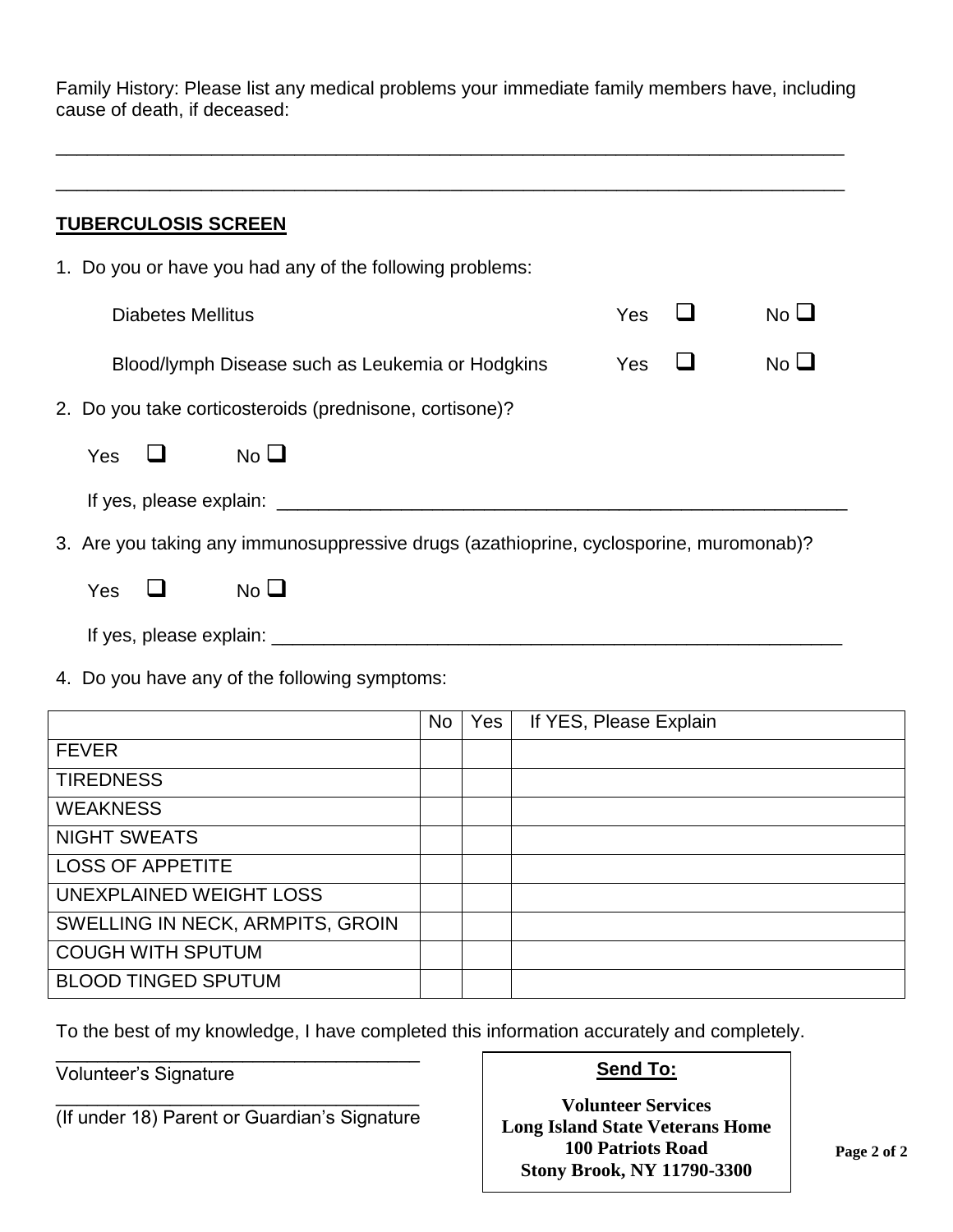### MEDICAL REFERENCE

*To Be Filled Out by Your Physician* 

\_\_\_\_\_\_\_\_\_\_\_\_\_\_\_\_\_\_\_\_\_\_\_\_\_\_\_\_\_\_\_\_\_\_

#### DEPARTMENT OF VOLUNTEER SERVICES

Volunteer Applicant's Name:

**100 Patriots Rd, Stony Brook, NY 11790-3300 (631) 444-8590 Fax (631) 706-4662** <www.lisvh.org>

The above individual has applied to

become a volunteer at the Long Island State Veterans Home and has given us your name as a medical reference. Please provide us the following information; it will be treated as confidential. You can *fax or mail*  **back** the completed form to the Department of Volunteer Services at the above contact information. Thank you for your assistance.

Sincerely,

Samantha Calandrino LMSW

Samantha Calandrino, LMSW Coordinator of Volunteer Services

 **Volunteer; do NOT write below this line. Bring to your Physician and have him/her fill this out.**

**1.** Does the applicant have any condition or disability that may be of potential risk to patients or personnel at the Long Island State Veterans Home?

| Yes             | No |
|-----------------|----|
| <b>REMARKS:</b> |    |

**2.** Does the applicant have any condition or disability that might interfere with the performance of his/her duties as a volunteer?

\_\_\_\_\_\_\_\_\_\_\_\_\_\_\_\_\_\_\_\_\_\_\_\_\_\_\_\_\_\_\_\_\_\_\_\_\_\_\_\_\_\_\_\_\_\_\_\_\_\_\_\_\_\_\_\_\_\_\_\_\_\_\_\_\_\_\_\_\_\_

\_\_\_\_\_\_\_\_\_\_\_\_\_\_\_\_\_\_\_\_\_\_\_\_\_\_\_\_\_\_\_\_\_\_\_\_\_\_\_\_\_\_\_\_\_\_\_\_\_\_\_\_\_\_\_\_\_\_\_\_\_\_\_\_\_\_\_\_\_\_

| $\Box$ Yes |  | $\Box$ No |
|------------|--|-----------|
|------------|--|-----------|

| <b>REMARKS:</b> |
|-----------------|
|                 |

**3.** Mantoux (PPD) within the past three (3) months: *[If having his/her PPD done at the Veterans Home, do not fill out this question].*

|                                                                                      | Results: _______________                                          |
|--------------------------------------------------------------------------------------|-------------------------------------------------------------------|
| <b>Physician Office</b><br><b>Stamp and</b><br><b>License Number</b><br>are Required | Address ____________________________<br><b>Phone <i>Phone</i></b> |
|                                                                                      | Date:<br>$\sqrt{1}$                                               |